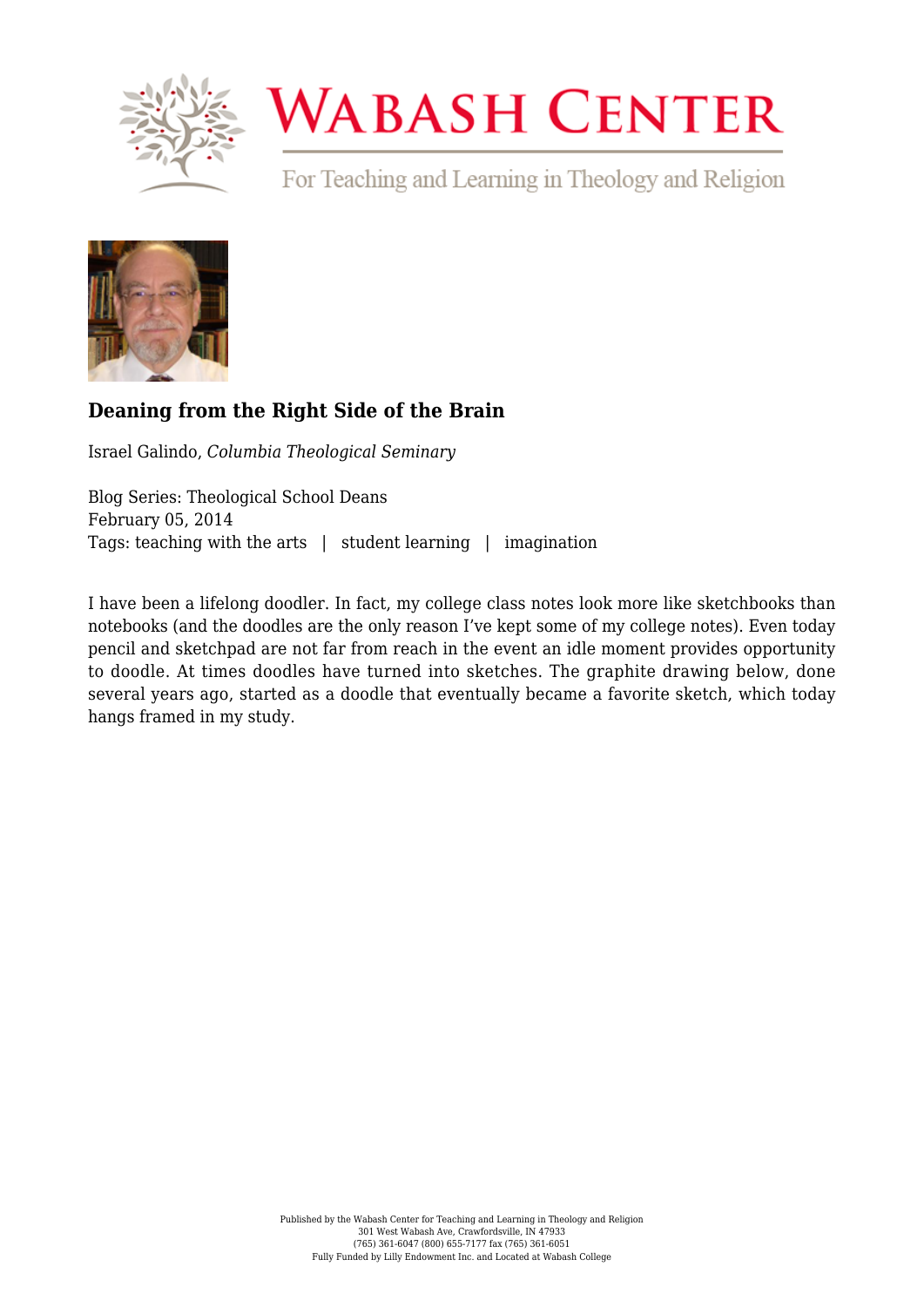

"Sharecropper" by Israel Galindo. Graphite on paper 9" x 11" Copyright (c) Israel Galindo, 1996.

People sometimes say, "Wow, how do you do that?" On occasion my playful reply is, "Well, if you do something every day for most of your life you can get pretty good at it." Drawing helps artists develop a way of seeing things different than most non ‐drawing people seem able. Artist and teacher Brian Bomeisler was featured in American Artist magazine.(1) Bomeisler (the son of Betty Edwards, author of the best seller Drawing on the Right Side of the Brain)(2) teaches the "Global Skills of Drawing" that help students produce more realistic drawings. In effect, he teaches them the principles that help them see the world as it is as opposed to seeing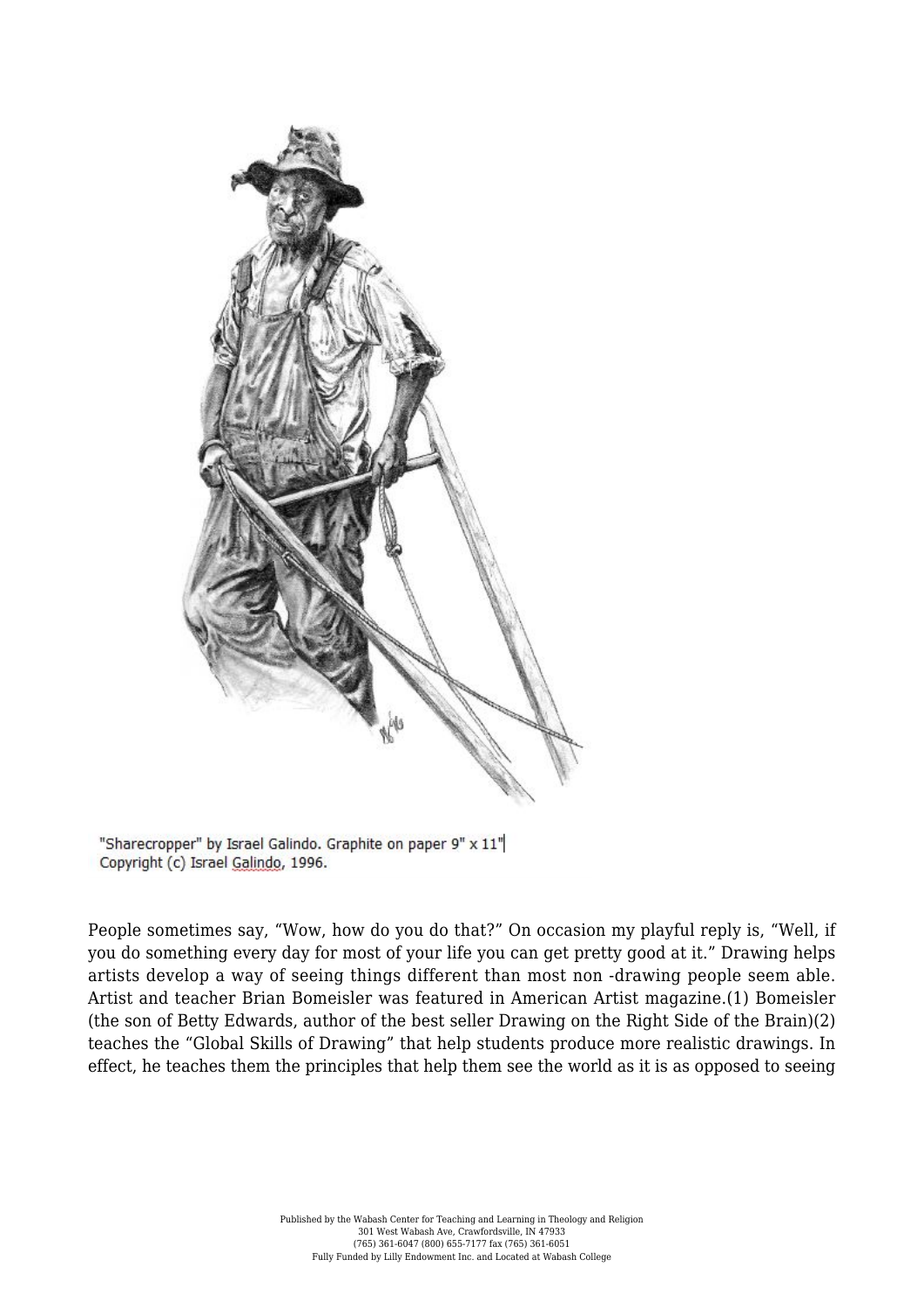the world as they assume it is.

The global skills of realistic drawing Bomeisler teaches include these five skills:

- 1. The perception of edges called line or contour drawing.
- 2. The perception of spaces in drawing called negative spaces.
- 3. The perception of relationships known as perspective and proportion.
- 4. The perception of lights and shadows called shading.
- 5. The perception of the whole, which comes from the previous four perceptual skills.

It occurred to me that all five of Bomeisler's skills of "realistic drawing" are applicable to the work of the theological school dean, which sometimes, seems to require as much art as it does skill. Each of those concepts has a corollary when it comes to leadership in the seminary context. I like the corollary because, as deans, one of our tasks in academic leadership is to understand the culture of our schools and how its context affects all those involved: faculty, students, administration, staff, and the churches we serve.

# **1. Deans need to develop a perception of edges called "boundaries."**

One important concept for deans is differentiation in relationship systems. The concept involves knowing where one's boundary of self (which includes our personal identity, thinking, feelings, and responsibilities) ends and another's begins. People who lack a perception of boundaries tend to have a larger pseudo ‐self than a core self. In times of acute anxiety and reactivity persons who lack the right perception of boundaries can become willful and invasive. A lack of boundaries can also lead to overfunctioning behaviors (and overfunctioning is always willful). Conversely, lacking capacity for differentiation can leave a dean incapable of setting boundaries when others are invasive, demanding, or seductive. Effective deans not only understand boundaries, they are able to set them when needed. For example, healthy deans know the boundaries between the need to service the curricular needs of the seminary, and the desires and preferences of faculty members. Emotionally mature deans know the boundaries between personal self (one's identity) and the pseudo‐self (e.g., the "role" of dean) that is appropriately shared with the theological school system. Further, effective leaders know how to draw a line in the sand when dealing with willful persons who lack respect for boundaries.

# **2. Deans need to develop a perception of what they cannot see, like "negative spaces."**

We can relate this point to the capacity to perceive emotional process in the system. You can't see emotional process directly, but you can see its effect on the system and in the individuals that make up the system. Emotional process is the driving force that makes anxious people do what they do when they engage in automatic responses. It is the force that fuels reactivity and the power behind homeostasis. I define emotional process as, "The patterned ways in which an emotional system facilitates the dynamics through which relationships are developed and function in order to maintain homeostasis." Being able to see the "negative space" of emotional process is the ability to focus on how people function in a system, rather than focusing on individual personalities or secondary characteristics (like gender, race, ethnicity, cultural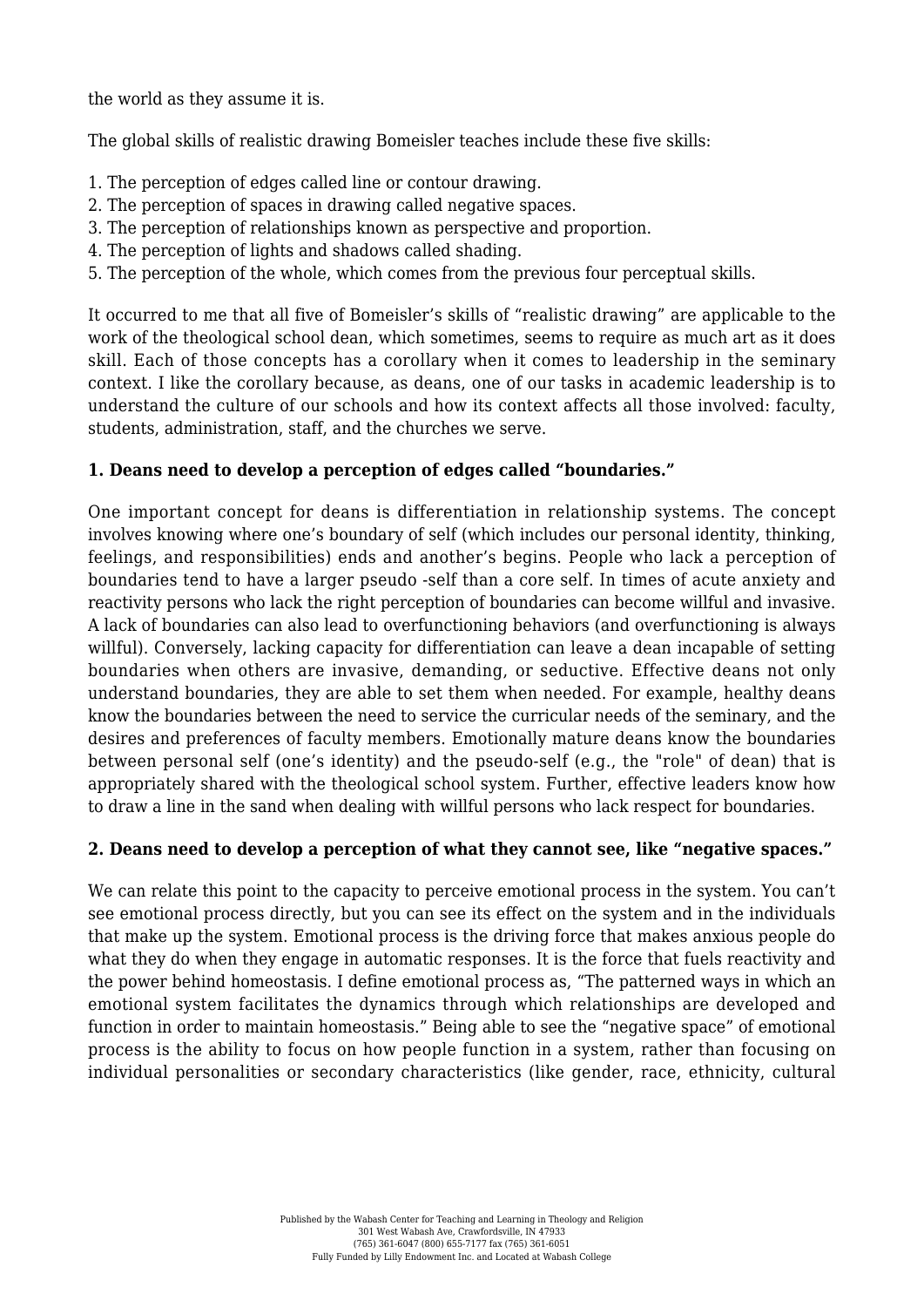heritage, or what academic area that person teaches). Leading from "the right side of the brain" yields the ability to perceive an episode of reactivity in the context of the emotional process in the school system (including its cultural and institutional history), as opposed to interpreting it as an isolated instance in time. It is the ability to recognize a triangle when you see it (or when you're in it) and being able to discern your place in the triangle and the forces that put you there merely by virtue of being the dean.

### **3. Deans need to develop a perception of relationships.**

If deaning is about anything, it is about leadership through the influence of relationships. One of the most transformative moments in deaning happens when deans, as leaders, can re‐frame their perception about their relationship with their school and become the positive deviant in the system: that person who can be in the system yet perceive the flow and flux of the emotional process that affects persons within the system. Gaining a new perspective on the nature of leadership and of relationships can be freeing, if not redemptive, especially for those caught in the trap of transferring their own family of origin emotional process issues and patterns onto their work in the position of dean. We tend too quickly to fall into the trap of functioning as if leadership is about control, ensuring results, getting people to do things, or managing an organization. For deans, the realities of leadership, in contrast, are: influence rather than control, integrity rather than results, enabling persons to do their best work, and working toward organizational and institutional development.

# **4. Deans need to develop the perception of shading.**

Moving away from either/or and right-or-wrong thinking is key to better leadership functioning. The power of leading from "the right side of the brain" (and of systems thinking) lies in the ability to engage in imagination. Being able to work with a broad palate of hues and tones of grays, rather than just in black and white, can help the theological school dean entertain options beyond the fight or flight reactivity that is brought on by anxiety in times of crises. The ability to perceive the reality of tones, hues, and shades can help in relationships also. It will help the dean see people in a new light and appreciate that all humans are complex, nuanced, multidimensional, and wonderfully made. It can help deans move beyond the temptation to over simplistically ascribe motives to actions and can help them appreciate the influence of emotional process on people's function—a process which they themselves often are unaware. The way people function, think, and feel are colored as much by their family of origin, sibling position, emotional maturity, ability to self-regulate, stage of faith, and level of differentiation as they are by "motives" or cognition.

#### **5. Deans need to develop a perception of the whole.**

This is what "systems thinking" is all about, developing the capacity to "think systems," to see the whole rather than the individual parts. Like an artist who can see the whole canvas and envision how all aspects of composition help bring balance and proportion to the whole, deans need to see the system's patterns, relationships, dynamics, and forces—rather than merely